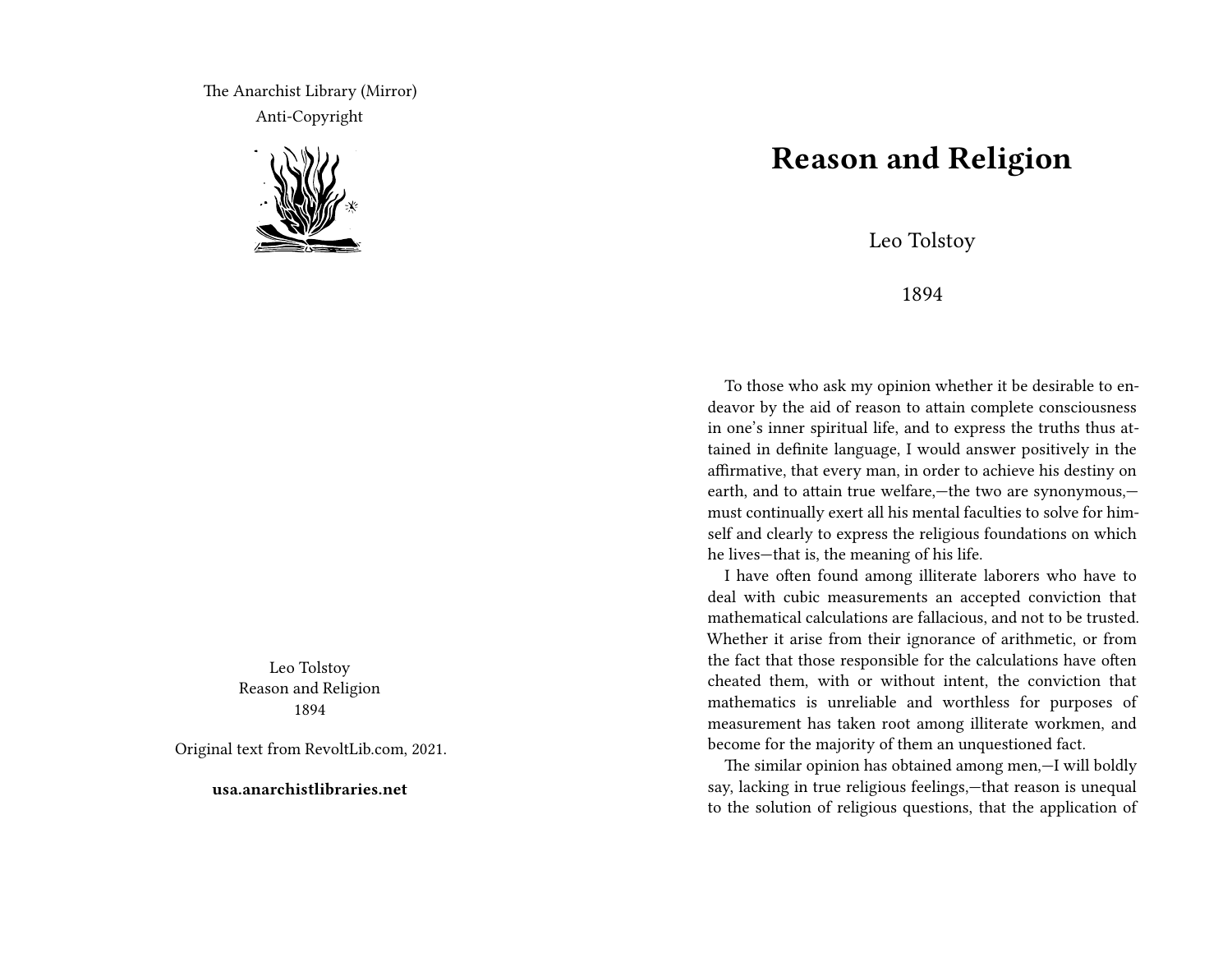reason to such questions is the most fruitful source of error, and that the solution of such questions by the aid of reason is sinful pride.

I mention this because the doubt expressed in the question whether it be needful to strive for distinct consciousness in one's religious convictions may be merely the outcome of the belief that reason cannot be applied to the solution of religious questions.

Man has been given by God one single instrument to attain knowledge of self and of one's relation to the universe; there is no other, and that one is reason.

Yet he is informed that he may use his reason to solve questions, whether domestic, family, commercial, political, scientific, artistic, but not for the elucidation of the problem for which especially it was given him; and that for the solution of the most important truths, of those on an acquaintance with which hangs all his life, man must on no account employ his reason, but must acquiesce in their truth independently of his reason, whereas, independently of reason, man cannot be conscious of anything.

It is said, Accept the truth by revelation, by faith; but a man cannot believe independently of reason. If a man believes this and not that, it is only because his reason tells him that this is credible, and that is not. To affirm that a man must not be guided by reason is equivalent to telling a man who has lost his way in dark catacombs that, in order to find his way out, he must extinguish his lamp, and be guided, not by light, but by something else.

But it may be objected that not every one is endowed with intellect and a special capacity for expressing his thoughts, and that, in consequence, an inadequate expression of these thoughts may lead to error.

To this I would apply the words of the Gospel,—that "things hid from the wise and prudent have been revealed unto babes." And this statement is neither an exaggeration nor a paradox, as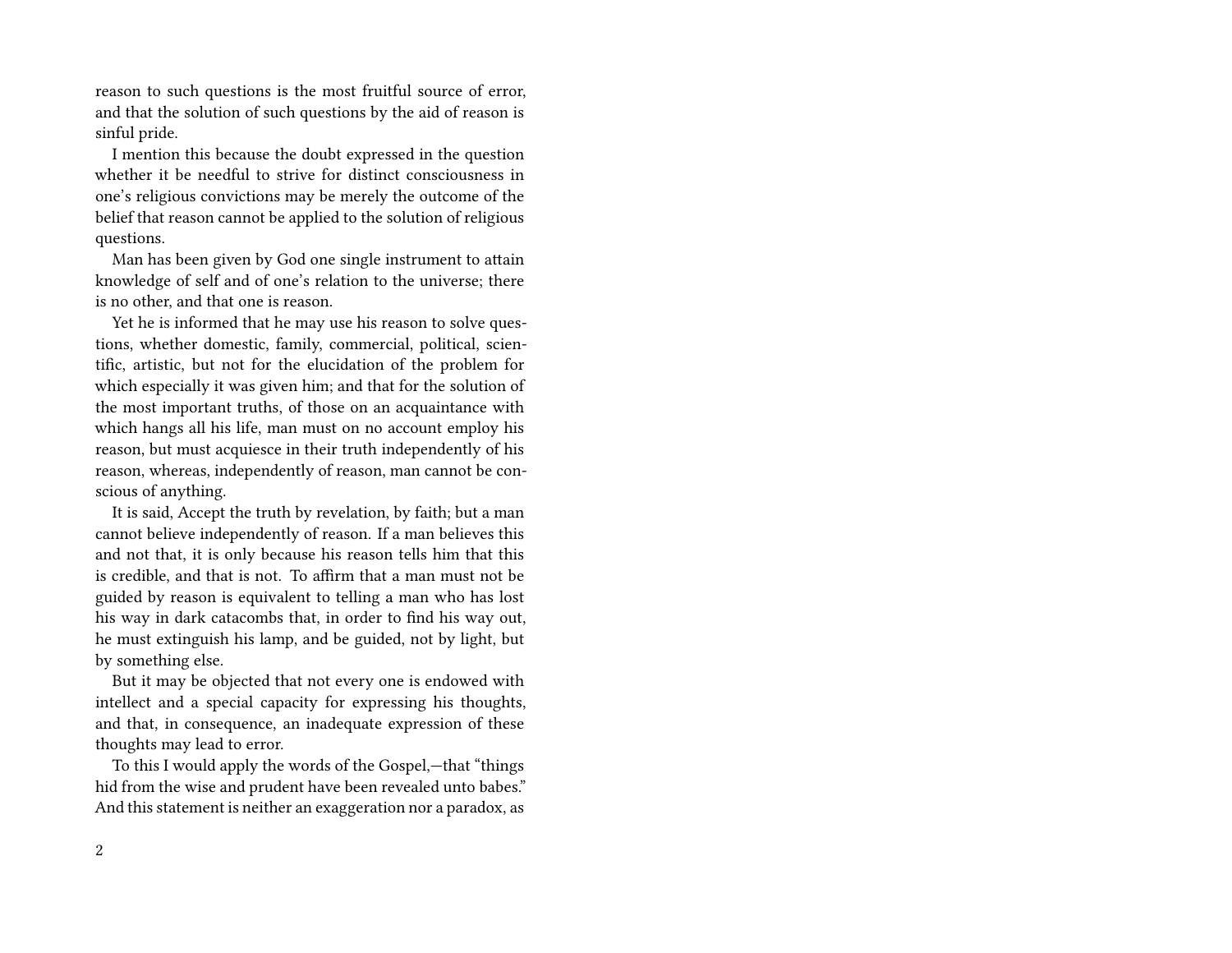people are accustomed to view such passages in the Gospels as do not please them, but is an assertion of the simplest and most indubitable truth that unto everything in the universe is given a law which this being must follow, and that to enable each to recognize this law every one is endowed with corresponding organs. Thus every man is endowed with reason, and to the reason of every man is disclosed the law which he must follow. This law is concealed only from those who do not wish to follow it, and who, in order to avoid it, cast reason aside, and instead of using it to become acquainted with truth, accept upon trust the assertions of those who, like them, have surrendered reason.

Yet the law which men should follow is so plain that it is accessible to every child, the more so as no man has to discover anew the law of his life. Those who have lived before him have discovered and expressed it, and he has but to verify it with his reason, and to accept or refuse those propositions which he finds expressed in tradition; that is, not, as recommended by those who would shirk the law, by verifying reason by tradition, but, on the contrary, by verifying tradition by reason.

Traditions may proceed from men, and be false; but reason indubitably comes from God, and cannot be false. Hence for the recognition and expression of truth no special extraordinary capacity is required; one has but to believe that reason is not only the loftiest sacred capacity of man, but moreover is the sole instrument for the understanding of truth.

Particular intellectual qualities are needful, not for the acquirement and expression of truth, but for the concoction and expression of error. Having once deviated from the directions of reason, distrusting it, and believing what others proclaimed as the truth, men accumulate and accept by faith—for the most part in the form of laws, revelations, dogmas—such intricate, unnatural, and contradictory propositions, that, in order to express them and adapt them to life, great acuteness of mind and special qualities are indeed required.